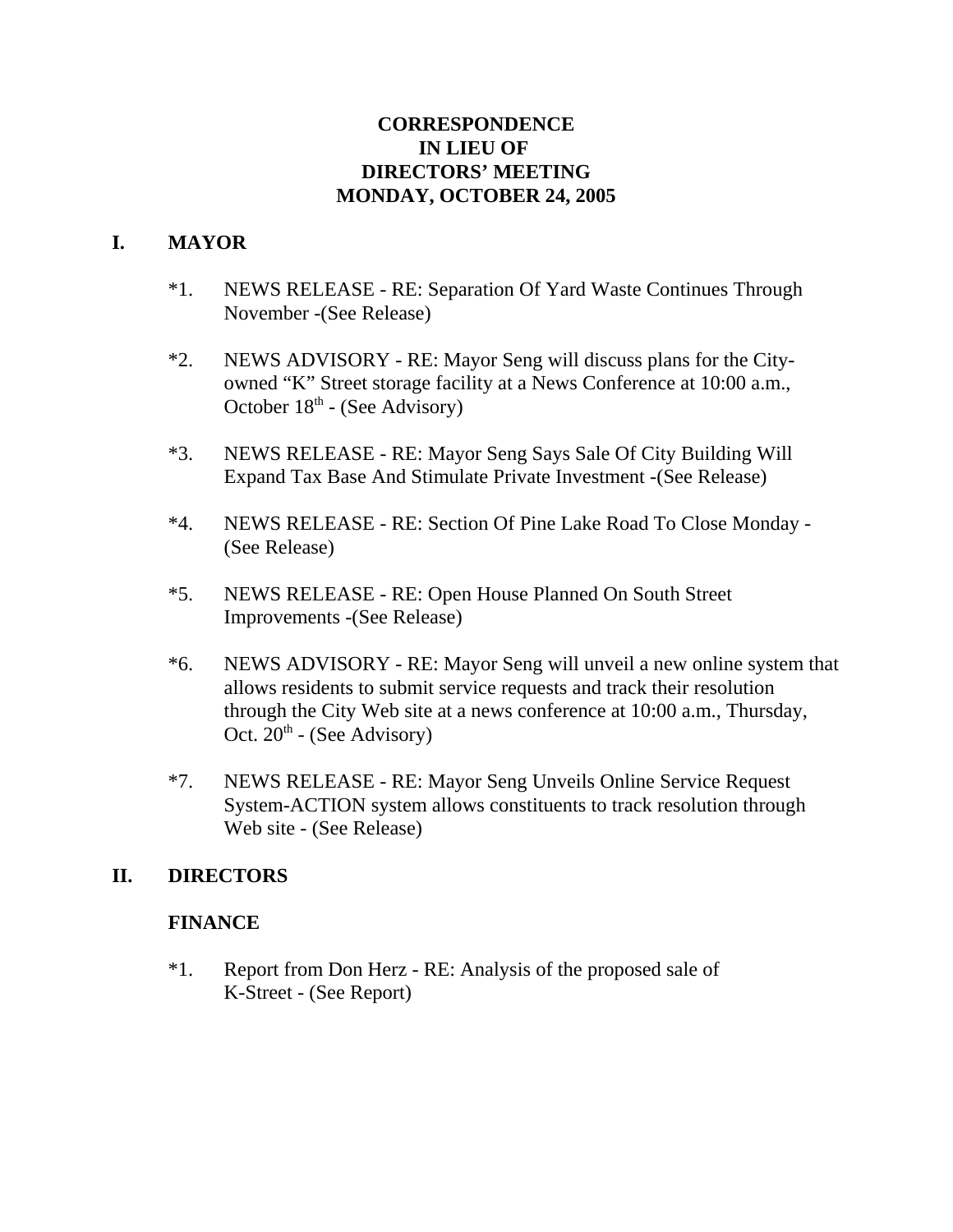#### **HEALTH**

- \*1. NEWS RELEASE RE: Volunteers Needed To Make Star City Holiday Parade Litter Free-Be a part of this national award winning event! - (See Release)
- \*2. NEWS RELEASE RE: Halloween: Don't Let Cars And Kids Go Bump In The Night - Safe Kids Lincoln/Lancaster County Offers Halloween Safety Tips -(See Release)

## **PLANNING**

- \*1. Memo & Report from Kent Morgan RE: Downtown Master Plan: Final Version -(Copy of this Material on file in the City Council Office)
- \*2. Annexation by Ordinance Ordinance No. 18600 Effective Date: 9/06/2005 - 59.17 Acres.

## **PLANNING COMMISSION FINAL ACTION .....**

- \*1. Use Permit #04008 (Office/medical building SW  $17<sup>th</sup>$  Street and West A Street) Resolution No. PC#00955.
- \*2. Special Permit #1558B (Expansion of on and off-sale alcohol at Big Red Keno Sports Bar and Grill) Resolution No. PC-00956.

## **PUBLIC WORKS & UTILITIES**

- \*1. Public Works & Utilities ADVISORY RE: Coddington Avenue, West 'A' Street and SW 40<sup>th</sup> Street Roadway Projects-Project #701903, 701904, and 700132 - (See Advisory)
- \*2. Public Works & Utilities ADVISORY RE: South Street Improvements Open House - Project #540009 -(See Advisory)
- \*3. Public Works & Utilities ADVISORY RE: Pine Lake Road Widening-Project  $\#700014 - 40$ <sup>th</sup>-61st Streets - 56<sup>th</sup> Street; Shadow Pines - Thompson Creek -(See Advisory & Map)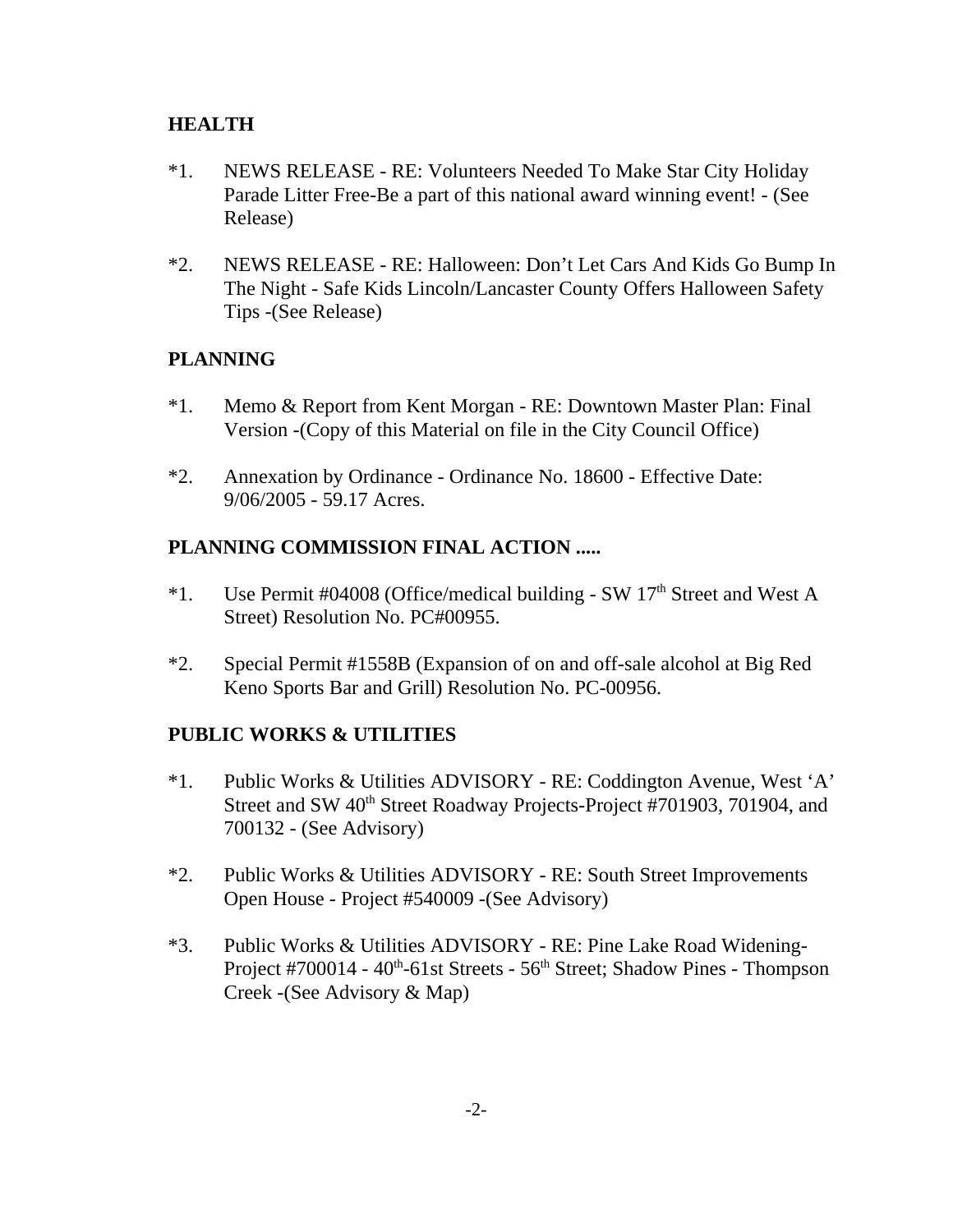- \*4. Memo & Material from Karl Fredrickson RE: Snow Removal and Ice Control -(See Material)
- \*5. Public Works & Utilities ADVISORY RE: Storm Sewer Project #701683R-Washington; 16th-17th -  $17<sup>th</sup>$ ; A-Garfield - (See Advisory)

## **WEED CONTROL AUTHORITY**

\*1. Combined Weed Program - City of Lincoln - October 2005 Monthly Report.

## **III. CITY CLERK**

## **IV. COUNCIL**

# **A. COUNCIL REQUESTS/CORRESPONDENCE - NONE**

#### **V. MISCELLANEOUS** -

- \*1. E-Mail from Bob Schwartz RE: S.  $56<sup>th</sup>$  & Highway 2 -(See E-Mail)
- \*2. E-Mail from Wayne Boles with response from Carl Eskridge RE: Seven people should not be allowed to sit together on a downtown sidewalk..-(See E-Mail)
- \*3. E-Mail from Bob Schwartz RE: Would you tell me why they need "O" Street widened? - (See E-Mail)
- \*4. Letter from Lynne Pabian to Ken Smith, City Parking Manager RE: The monthly parking increases at "certain" city garages in Lincoln effective November 1, 2005 -(See Letter)
- \*5. Letter & Material from Toby D. Fierstein, P.E., Project Engineer, Roadway Design Division, State of Nebraska Department of Roads to Mary Roseberry-Brown, President, Friends of Wilderness Park - RE: Lincoln South Beltway West Segment - 2-6(119) - CN: 12578C - (See Material)